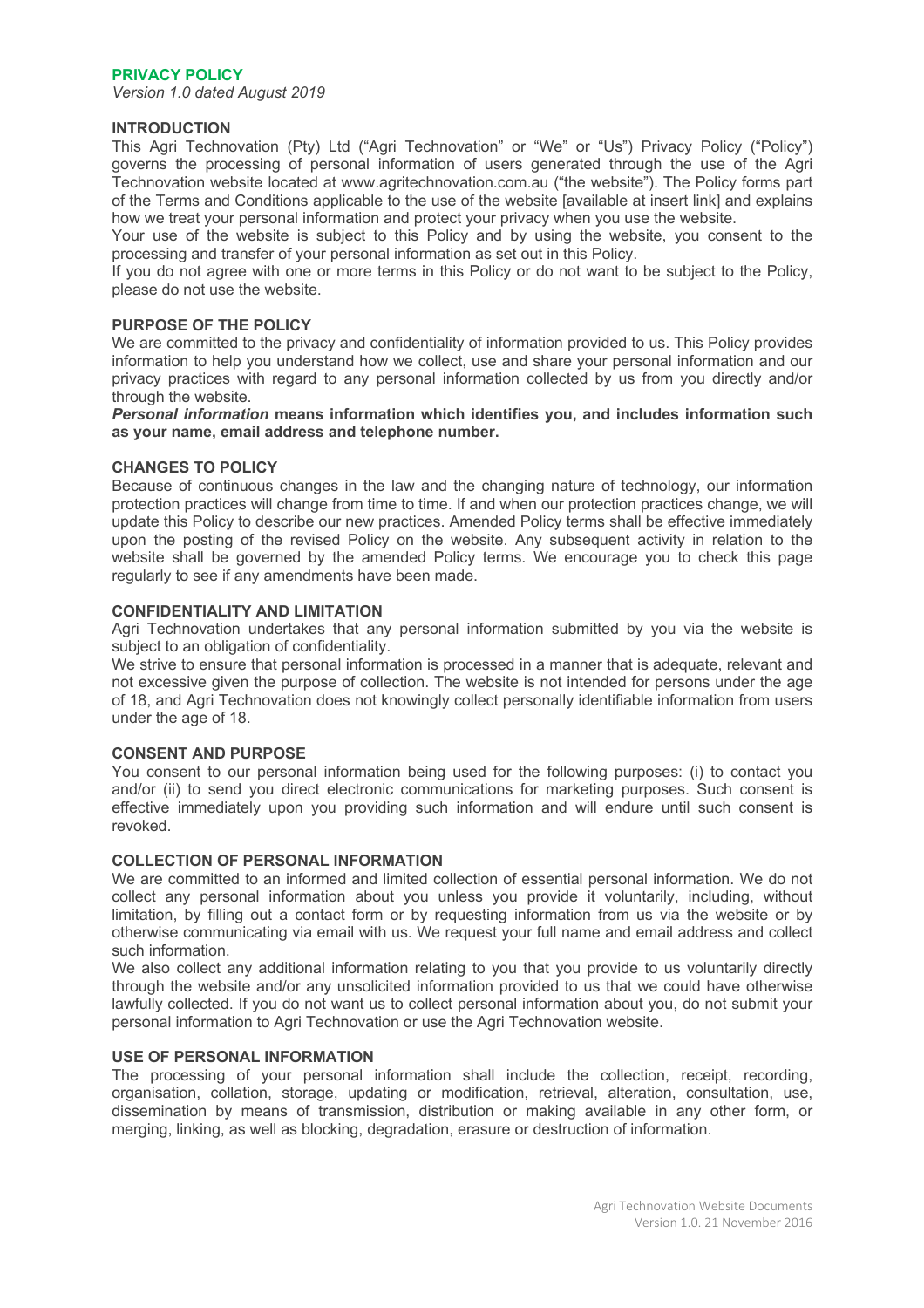# **INFORMATION DISCLOSURES**

We may share information about you with law enforcement agencies, regulatory organisations, courts or other public authorities if we have to, or are authorised to by law and to authorised third party service providers to Agri Technovation such as website hosting service providers and digital security service providers. Agri Technovation does not permit these parties to use such information for any other purpose than to perform the services that Agri Technovation has instructed them to provide. All processing is compatible with such purpose. If we are reorganised or sold to another organisation, we may transfer any personal information we hold about you to that organisation.

#### **INFORMATION QUALITY**

Agri Technovation seeks to ensure the quality, accuracy and confidentiality of personal information in its possession. You warrant that all personal information supplied by you is both true and correct at the time of provision. In addition, you warrant that information supplied by you is both relevant and minimal for the use of the website.

# **ACCOUNTABILITY**

You agree to indemnify and hold Agri Technovation, its officers, directors, employees, agents, licensors, suppliers and members harmless from and against any claims, damages, actions and liabilities including without limitation, loss of profits, direct, indirect, incidental, special, consequential or punitive damages arising out of Agri Technovation's reliance on your personal information should your personal information contain any errors, inaccuracies or be irrelevant to the use of the website.

# **CROSS BORDER TRANSFER**

Agri Technovation may appoint certain agents, third parties and/or service providers which operate outside the borders of the Republic of South Africa. In these circumstances we will be required to transmit your personal information outside South Africa. The purpose of the trans-border transfer of your personal information may include but is not limited to: data hosting and storage. You consent to the trans-border flow of your personal information.

#### **SECURITY SAFEGUARDS**

We have undertaken reasonable technical and organisational measures to secure the integrity of personal information on the website including measures to prevent loss of, damage to or unauthorised destruction of personal information and unlawful access to or processing of personal information. We will notify You should we have cause to believe that your personal information may have been breached (accessed or used in an unauthorised manner). While we strive to use commercially acceptable means to protect your personal information, we cannot guarantee its absolute security.

#### **DATA SUBJECT PARTICIPATION**

To the extent provided for by law, as a website user you have the right to request access, amendment, correction or deletion of your personal information or to object to the use thereof. You can do this via email at info@agritechnovation.com. Upon receipt of your written request and enough information to permit us to identify your personal information, we will disclose to you the personal information we hold about you, for which we may make a charge as allowed by applicable law.

Upon receiving instructions from you, we will also correct, amend or delete any personal information that you tell us is inaccurate and notify any third-party recipients of the necessary changes. We will destroy or delete a record of personal information about you that we are no longer authorised to retain. You may also update any information you have given to us by contacting us via email at the above address.

Requests to delete personal information are subject to any applicable legal and ethical reporting or document retention obligations imposed on us.

If you no longer want to receive marketing messages from us, please contact us via email and you will be removed from the mailing list. If you choose to unsubscribe, we will hold your contact details on file marked so that we do not contact you again. This is so that we do not contact you if your details are subsequently provided to us by a third party.

# **ANONYMOUS DATA COLLECTED**

In addition to the personal information we collect as described above, we use technology to collect anonymous information about the use of our website. For example, our web server automatically logs which pages of our website our visitors view, their IP addresses and which web browsers our visitors' access. This technology does not identify you personally - it simply enables us to compile statistics on the use of the website. All of this information is collected and used only in the aggregate, where we can use it to generate overall reports on website use, but not reports about individual users.